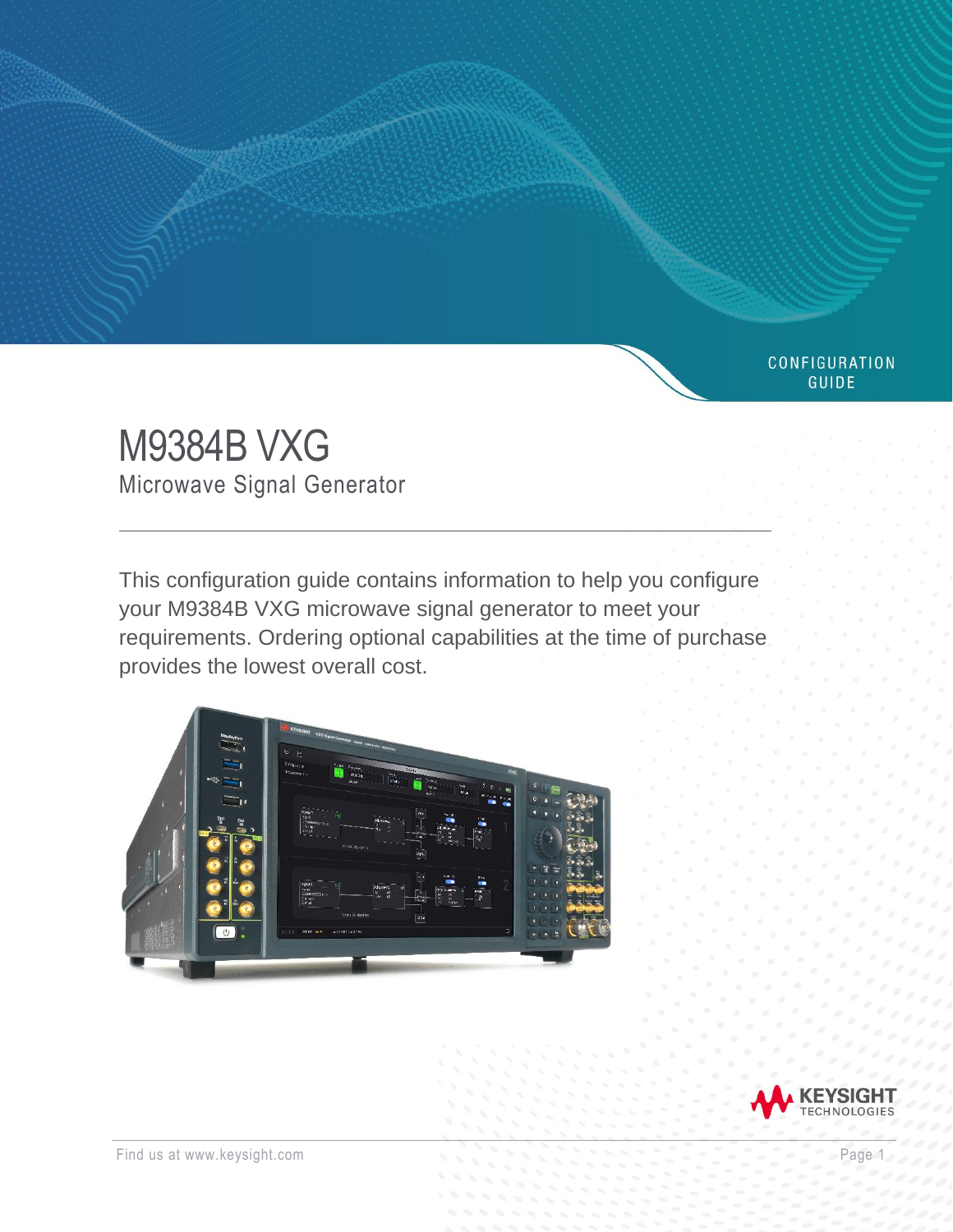# **Table of Contents**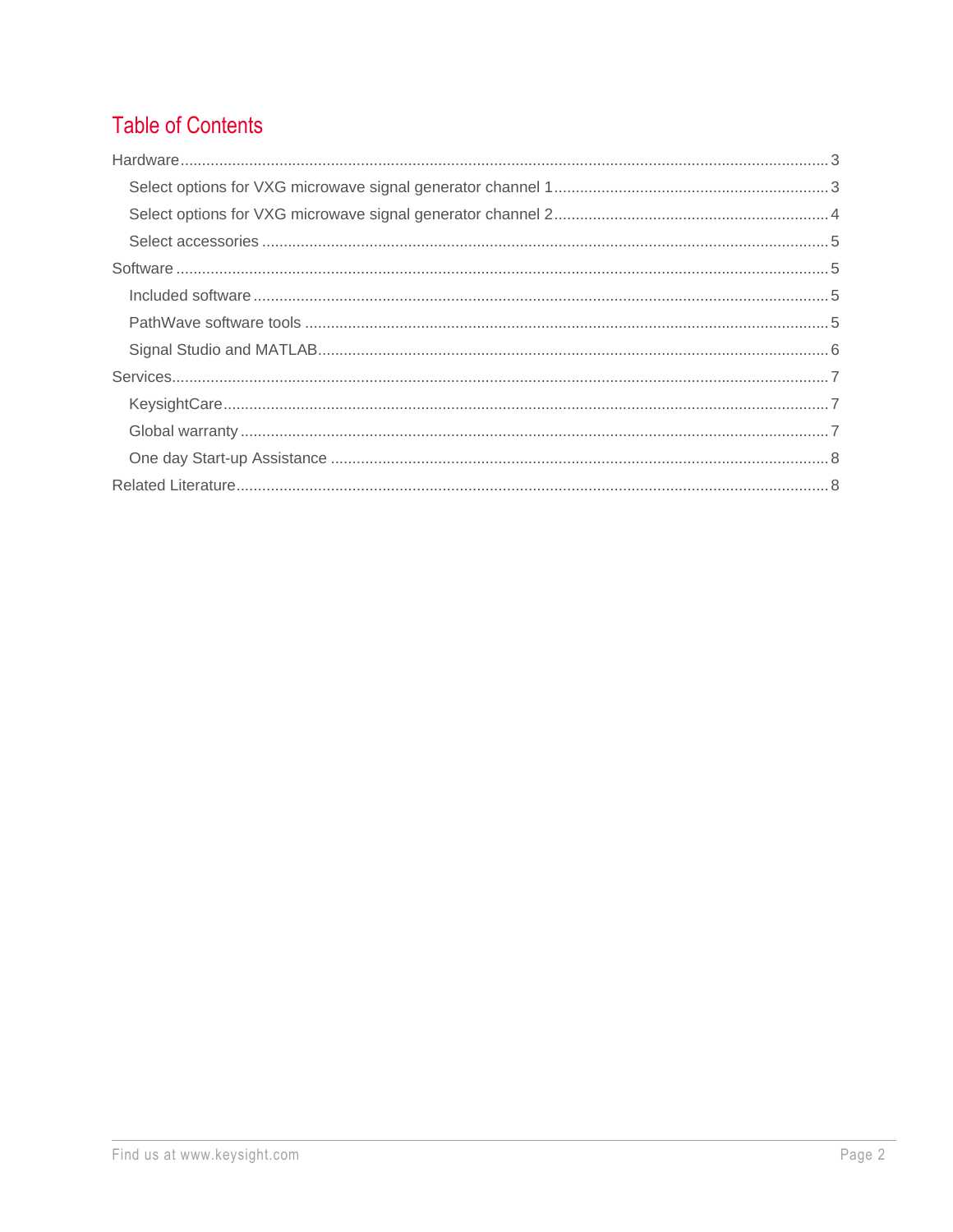# <span id="page-2-0"></span>**Hardware**

## <span id="page-2-1"></span>Select options for VXG microwave signal generator channel 1

| Step 1. Add first channel (required) |                                                                      |                     |
|--------------------------------------|----------------------------------------------------------------------|---------------------|
| M9384B-001                           | Add channel 1                                                        |                     |
|                                      | Step 2. Select frequency range on channel 1 (required)               |                     |
| M9384B-F14                           | Frequency range, 1 MHz to 14 GHz (APC 3.5 mm male)                   |                     |
| M9384B-F20                           | Frequency range, 1 MHz to 20 GHz (APC 3.5 mm male)                   |                     |
| M9384B-F32                           | Frequency range, 1 MHz to 31.8 GHz (2.4 mm male)                     |                     |
| M9384B-F44                           | Frequency range, 1 MHz to 44 GHz (2.4 mm male)                       |                     |
|                                      | Step 3. Select RF bandwidth on channel 1 (required)                  |                     |
| M9384B-D05                           | RF bandwidth, 500 MHz with 256 MSa memory                            | Requires F14 or F20 |
| M9384B-D06                           | RF bandwidth, 500 MHz with 256 MSa memory                            | Requires F32 or F44 |
| M9384B-D10                           | RF bandwidth, 1 GHz with 256 MSa memory                              | Requires F14 or F20 |
| M9384B-D11                           | RF bandwidth, 1 GHz with 256 MSa memory                              | Requires F32 or F44 |
| M9384B-D20                           | RF bandwidth, 2 GHz with 256 MSa memory                              | Requires F14 or F20 |
| M9384B-D21                           | RF bandwidth, 2 GHz with 256 MSa memory                              | Requires F32 or F44 |
| M9384B-D2E                           | RF bandwidth, 2 GHz with 256 MSa memory, limited                     | Requires F32 or F44 |
| Step 4. Select reference (required)  |                                                                      |                     |
| M9384B-500                           | High performance reference                                           |                     |
| M9384B-600                           | Enhanced high performance reference                                  |                     |
|                                      | Step 5. Select phase noise performance on channel 1 (required)       |                     |
| M9384B-ST5                           | Low phase noise                                                      | Requires 500        |
| M9384B-ST6                           | Enhanced low phase noise                                             | Requires 600        |
|                                      | Step 6. Add high output power on channel 1 (optional)                |                     |
| M9384B-1EB                           | High output power from 20 GHz to 44 GHz                              | Requires F32 or F44 |
| M9384B-1EE                           | High output power from 20 GHz to 43.5 GHz, limited<br>above 43.5 GHz | Requires F32 or F44 |
|                                      | Step 7. Select vector system features on channel 1 (optional)        |                     |
| M9384B-M05                           | Baseband generator memory upgrade to 512 MSa                         |                     |
| M9384B-M10                           | Baseband generator memory upgrade to 1024 MSa                        |                     |
| M9384B-EXT                           | Wideband differential external IQ inputs                             |                     |
| M9384B-DIQ                           | Differential IQ outputs                                              |                     |
| M9384B-403                           | <b>Calibrated AWGN</b>                                               |                     |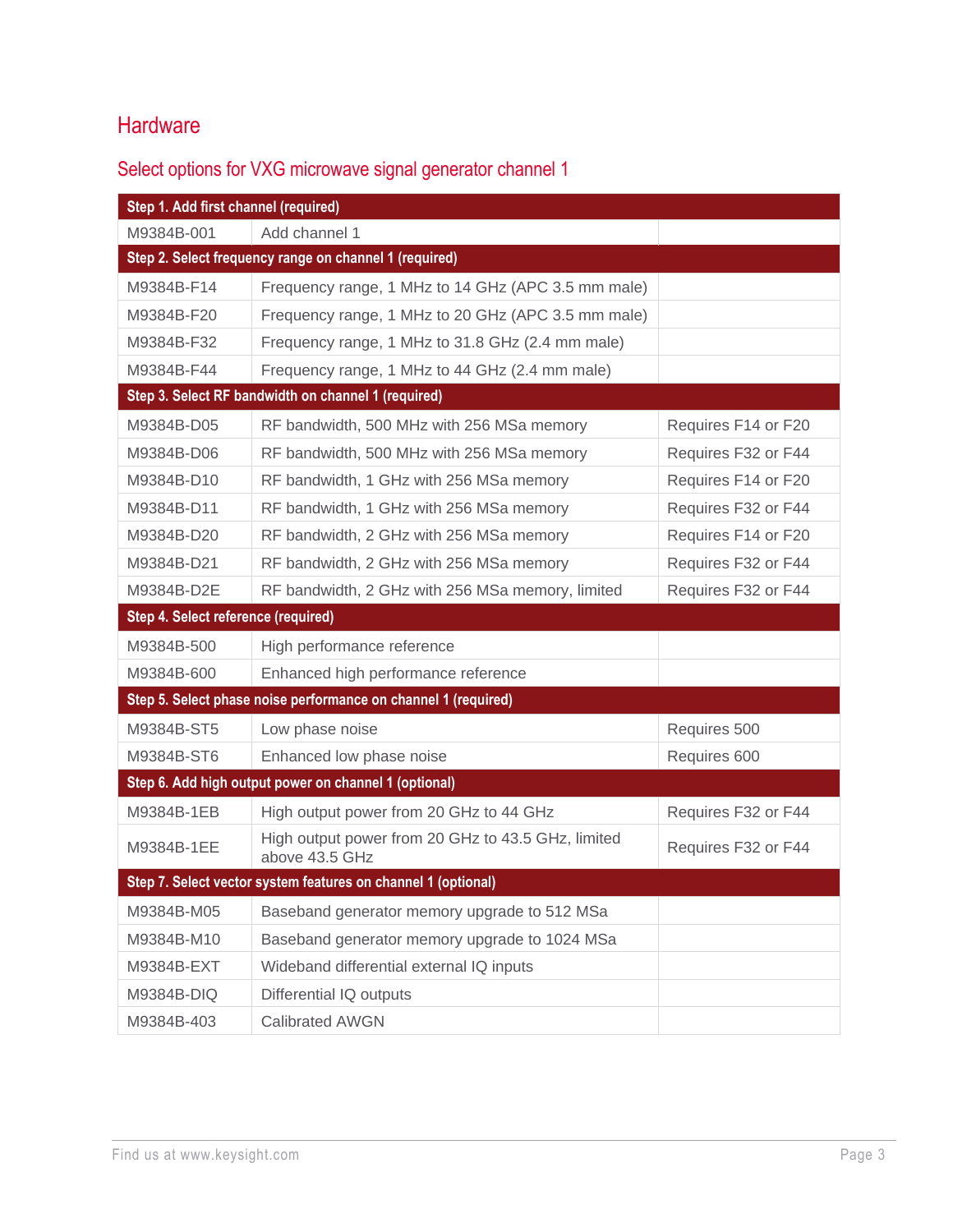| Step 8. Select analog modulation on channel 1 (optional)            |                                |  |
|---------------------------------------------------------------------|--------------------------------|--|
| M9384B-PMR                                                          | Pulse modulation               |  |
| M9384B-PME                                                          | Limited pulse modulation       |  |
| Step 9. Select general performance features on channel 1 (optional) |                                |  |
| M9384B-PCH                                                          | Phase coherency for N channels |  |
| M9384B-1EH                                                          | Improved harmonics below 2 GHz |  |

## <span id="page-3-0"></span>Select options for VXG microwave signal generator channel 2

| Step 1. Add second channel (optional) |                                                                                                                |                                     |
|---------------------------------------|----------------------------------------------------------------------------------------------------------------|-------------------------------------|
|                                       | Add channel 2                                                                                                  |                                     |
| M9384B-002                            | The reference and phase noise options selected<br>on channel 1 will be automatically selected on<br>channel 2. |                                     |
|                                       | Step 2. Select frequency range on channel 2 (required)                                                         |                                     |
| M9384B-F14                            | Frequency range, 1 MHz to 14 GHz (APC 3.5 mm male)                                                             | Requires F14 or F20<br>on channel 1 |
| M9384B-F20                            | Frequency range, 1 MHz to 20 GHz (APC 3.5 mm male)                                                             | Requires F20 on<br>channel 1        |
| M9384B-F32                            | Frequency range, 1 MHz to 31.8 GHz (2.4 mm male)                                                               | Requires F32 or F44<br>on channel 1 |
| M9384B-F44                            | Frequency range, 1 MHz to 44 GHz (2.4 mm male)                                                                 | Requires F44 on<br>channel 1        |
|                                       | Step 3. Select RF bandwidth on channel 2 (required)                                                            |                                     |
| M9384B-D05                            | RF bandwidth, 500 MHz with 256 MSa memory                                                                      | Requires F14 or F20                 |
| M9384B-D06                            | RF bandwidth, 500 MHz with 256 MSa memory                                                                      | Requires F32 or F44                 |
| M9384B-D10                            | RF bandwidth, 1 GHz with 256 MSa memory                                                                        | Requires F14 or F20                 |
| M9384B-D11                            | RF bandwidth, 1 GHz with 256 MSa memory                                                                        | Requires F32 or F44                 |
| M9384B-D20                            | RF bandwidth, 2 GHz with 256 MSa memory                                                                        | Requires F14 or F20                 |
| M9384B-D21                            | RF bandwidth, 2 GHz with 256 MSa memory                                                                        | Requires F32 or F44                 |
| M9384B-D2E                            | RF bandwidth, 2 GHz with 256 MSa memory, limited                                                               | Requires F32 or F44                 |
|                                       | Step 4. Select high output power on channel 2 (optional)                                                       |                                     |
| M9384B-1EB                            | High output power from 20 GHz to 44 GHz                                                                        | Requires F32 or F44                 |
| M9384B-1EE                            | High output power from 20 GHz to 43.5 GHz, limited<br>above 43.5 GHz                                           | Requires F32 or F44                 |
|                                       | Step 5. Select vector system features on channel 2 (optional)                                                  |                                     |
| M9384B-M05                            | Baseband generator memory upgrade to 512 MSa                                                                   |                                     |
| M9384B-M10                            | Baseband generator memory upgrade to 1024 MSa                                                                  |                                     |
| M9384B-403                            | <b>Calibrated AWGN</b>                                                                                         |                                     |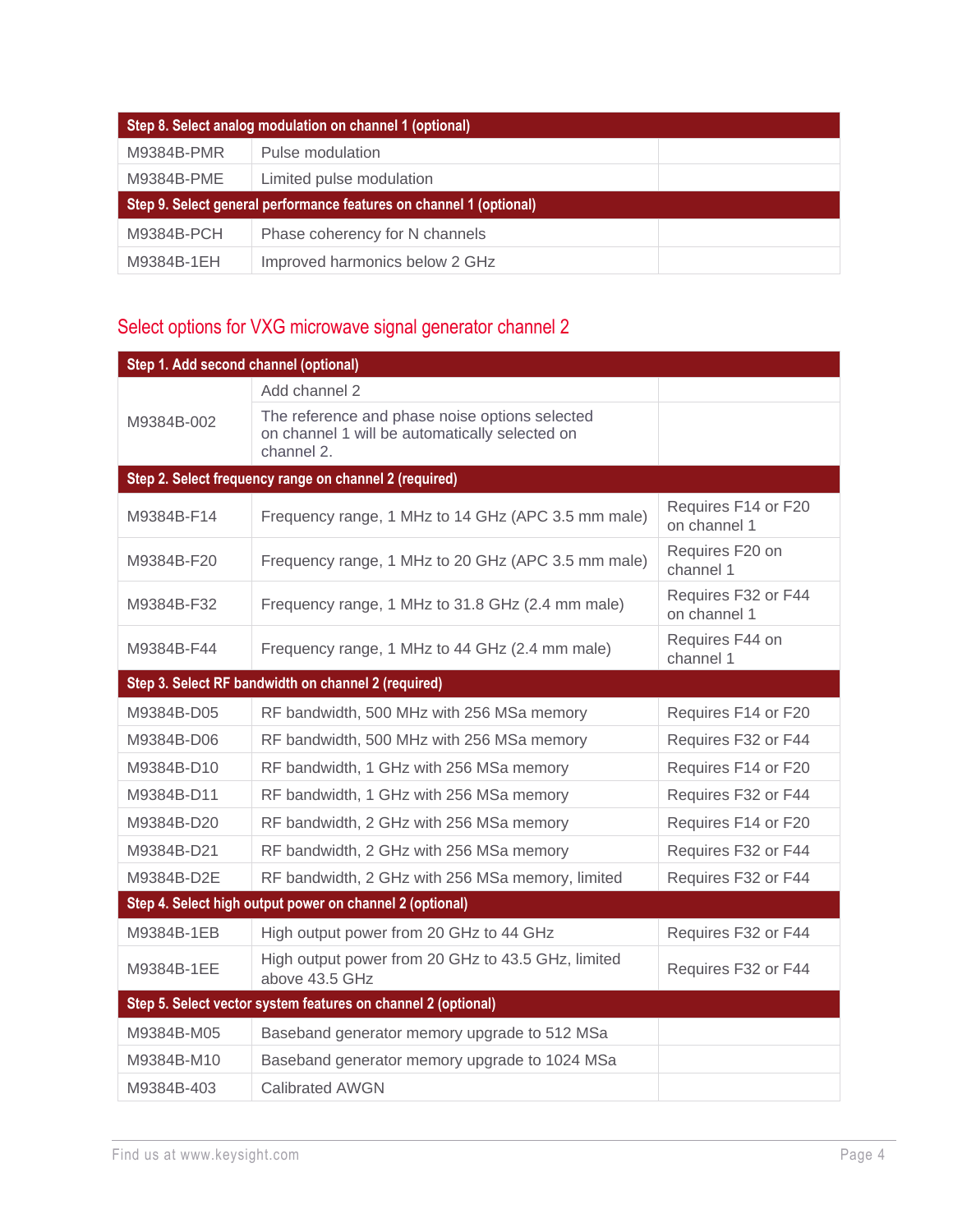| Step 6. Select analog modulation on channel 2 (optional)            |                                |  |
|---------------------------------------------------------------------|--------------------------------|--|
| M9384B-PMR                                                          | Pulse modulation               |  |
| M9384B-PME                                                          | Limited pulse modulation       |  |
| Step 7. Select general performance features on channel 2 (optional) |                                |  |
| M9384B-1EH                                                          | Improved harmonics below 2 GHz |  |

#### <span id="page-4-0"></span>Select accessories

| <b>Select accessories (optional)</b> |                                                           |  |
|--------------------------------------|-----------------------------------------------------------|--|
| Y1164A                               | Rack mount kit for M9384B                                 |  |
| Y1165A <sup>1</sup>                  | Additional removable solid-state drive                    |  |
| Y1260A                               | Micro GPIB Cable                                          |  |
| 11900B <sup>2</sup>                  | Adapter, 2.4 mm (f) to 2.4 mm (f), DC to 50 GHz           |  |
| 11904B <sup>2</sup>                  | Adapter, 2.4 mm (f) to 2.9 mm (f), DC to 40 GHz           |  |
| 83059B <sup>3</sup>                  | Coaxial Adapter, 3.5 mm (f) to 3.5 mm (f), DC to 26.5 GHz |  |
| 83059C                               | Coaxial Adapter, 3.5 mm (m) to 3.5 mm (f), DC to 26.5 GHz |  |

## <span id="page-4-1"></span>**Software**

#### <span id="page-4-2"></span>Included software

#### **Step 1. Start with the M9384B VXG base configuration**

The VXG base configuration includes the following software:

- PathWave General Purpose Signal Generation
- Keysight IO Libraries Suite including Connection Expert
- Sample waveforms and programming examples

#### <span id="page-4-3"></span>PathWave software tools

| Step 2: Add PathWave Software Tools 4,5 (optional) |                                                                             |  |
|----------------------------------------------------|-----------------------------------------------------------------------------|--|
| N7631APPC                                          | PathWave Signal Generation for 5G NR                                        |  |
| N7621APPC                                          | PathWave Signal Generation for basic multitone                              |  |
| N7642APPC                                          | PathWave Signal Generation for IQ based AM, FM, phase modulation            |  |
| N7653APPC                                          | PathWave automatic channel response correction and S-parameter de-embedding |  |

<sup>1</sup> If PathWave or Signal Studio software will be added to a purchase which also includes an additional removable SSD, it is

recommended to select floating, transportable, or USB portable license types. Node -locked licenses enable a single SSD.

<sup>2</sup> When options F32 or F44 are ordered, each channel of the M9384B VXG includes one 11900B a dapter and one 11904B adapter to help interface with the 2.4 mm (m) RF output. Additional adapters of interest can be found [here.](https://www.keysight.com/en/pc-1000000057%3Aepsg%3Apgr/adapters-and-connectors?nid=-32724.0.00&cc=US&lc=eng)

<sup>3</sup> When options F14 or F20 are ordered, each channel of the M9384B VXG includes one 83059B.

<sup>4</sup> For more information, see PathWave Signal Creation - Brochure, literature number [5989-6448EN.](https://literature.cdn.keysight.com/litweb/pdf/5989-6448EN.pdf?id=1142622-1-eng)

<sup>5</sup> PathWave software tools can be used to create, download, and playback waveforms through the VXG touch -optimized graphical user interface.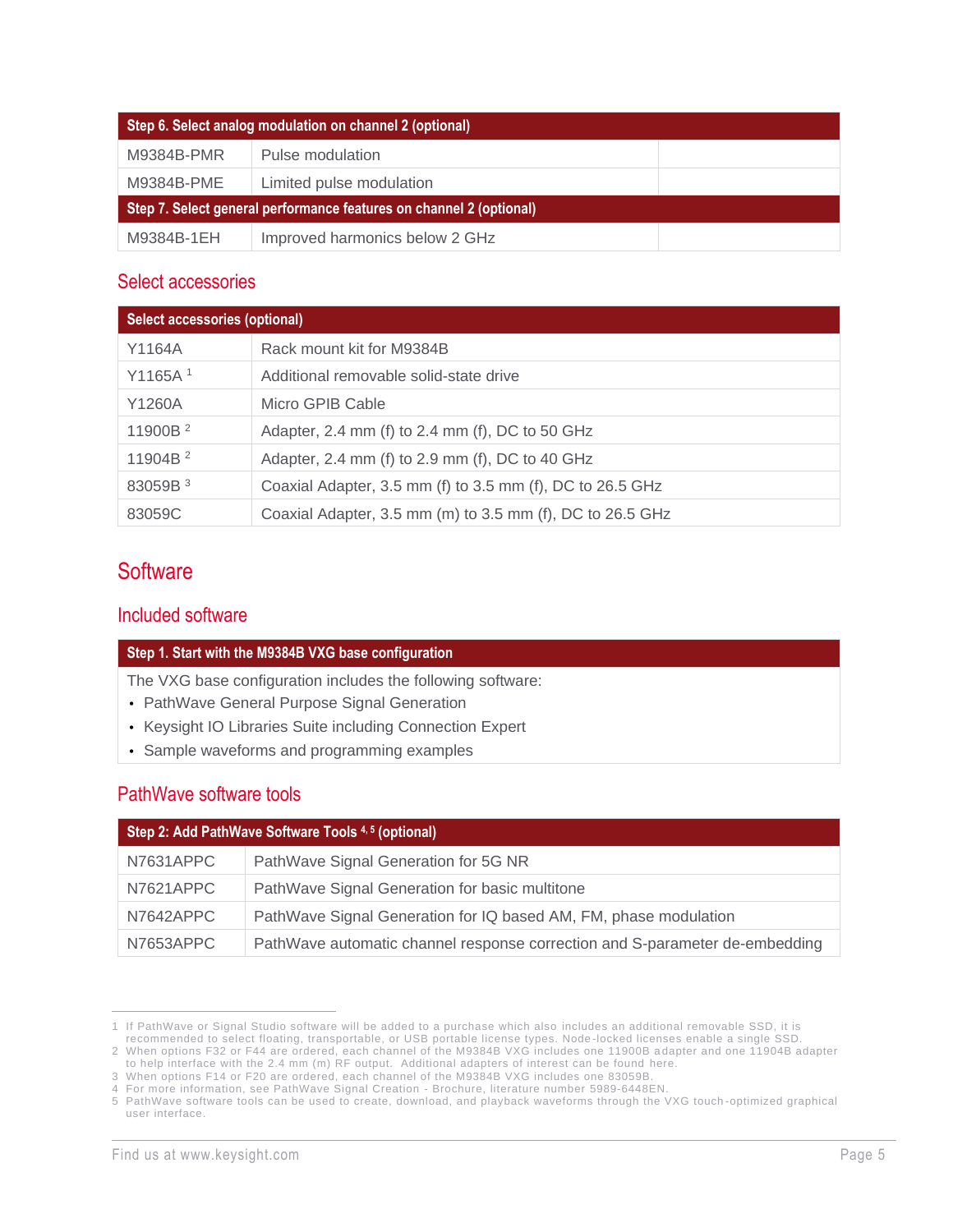## <span id="page-5-0"></span>Signal Studio and MATLAB

| Step 3: Add Signal Studio 6 and MATLAB Software (optional) |                                                                                  |  |
|------------------------------------------------------------|----------------------------------------------------------------------------------|--|
| <b>Cellular Communications</b>                             |                                                                                  |  |
| N7600EMBC                                                  | Signal Studio for W-CDMA/HSPA+, waveform playback                                |  |
| N7601EMBC                                                  | Signal Studio for cdma2000/1xEV-DO, waveform playback                            |  |
| N7602EMBC                                                  | Signal Studio for GSM/EDGE/Evo, waveform playback                                |  |
| N7612EMBC                                                  | Signal Studio for TD-SCDMA/HSPA, waveform playback                               |  |
| N7624EMBC                                                  | Signal Studio for LTE/LTE-Advanced/LTE-A Pro FDD, waveform playback              |  |
| N7625EMBC                                                  | Signal Studio for LTE/LTE-Advanced TDD, waveform playback                        |  |
| N7630EMBC                                                  | Signal Studio Pro for Pre-5G, waveform playback                                  |  |
| N7631EMBC                                                  | Signal Studio Pro for 5G NR, waveform playback                                   |  |
| <b>Wireless Connectivity</b>                               |                                                                                  |  |
| N7606EMBC                                                  | Signal Studio for Bluetooth, waveform playback                                   |  |
| N7610EMBC                                                  | Signal Studio for IoT, waveform playback                                         |  |
| N7615EMBC                                                  | Signal Studio for mobile WiMAX, waveform playback                                |  |
| N7617EMBC                                                  | Signal Studio for WLAN 802.11, waveform playback                                 |  |
| <b>Audio/Video Broadcasting, Public Safety</b>             |                                                                                  |  |
| N7611EMBC                                                  | Signal Studio for broadcast radio, waveform playback                             |  |
| N7623EMBC                                                  | Signal Studio for digital video, waveform playback                               |  |
| N7640EMBC                                                  | Signal Studio for LMR, waveform playback                                         |  |
|                                                            | Detection, Positioning, Tracking and Navigation                                  |  |
| N7609EMBC                                                  | Signal Studio for Global Navigation Satellite System (GNSS), waveform playback 7 |  |
| <b>General RF and Microwave</b>                            |                                                                                  |  |
| N7608EMBC                                                  | Signal Studio Pro for Custom Modulation, waveform playback                       |  |
| N7614EMBC                                                  | Signal Studio for power amplifier test                                           |  |
| <b>N6171A</b>                                              | <b>MATLAB</b> software                                                           |  |

 $6$  Signal Studio licenses can be used to playback exported waveforms offline.

 $7$  Real-time signal generation is not supported.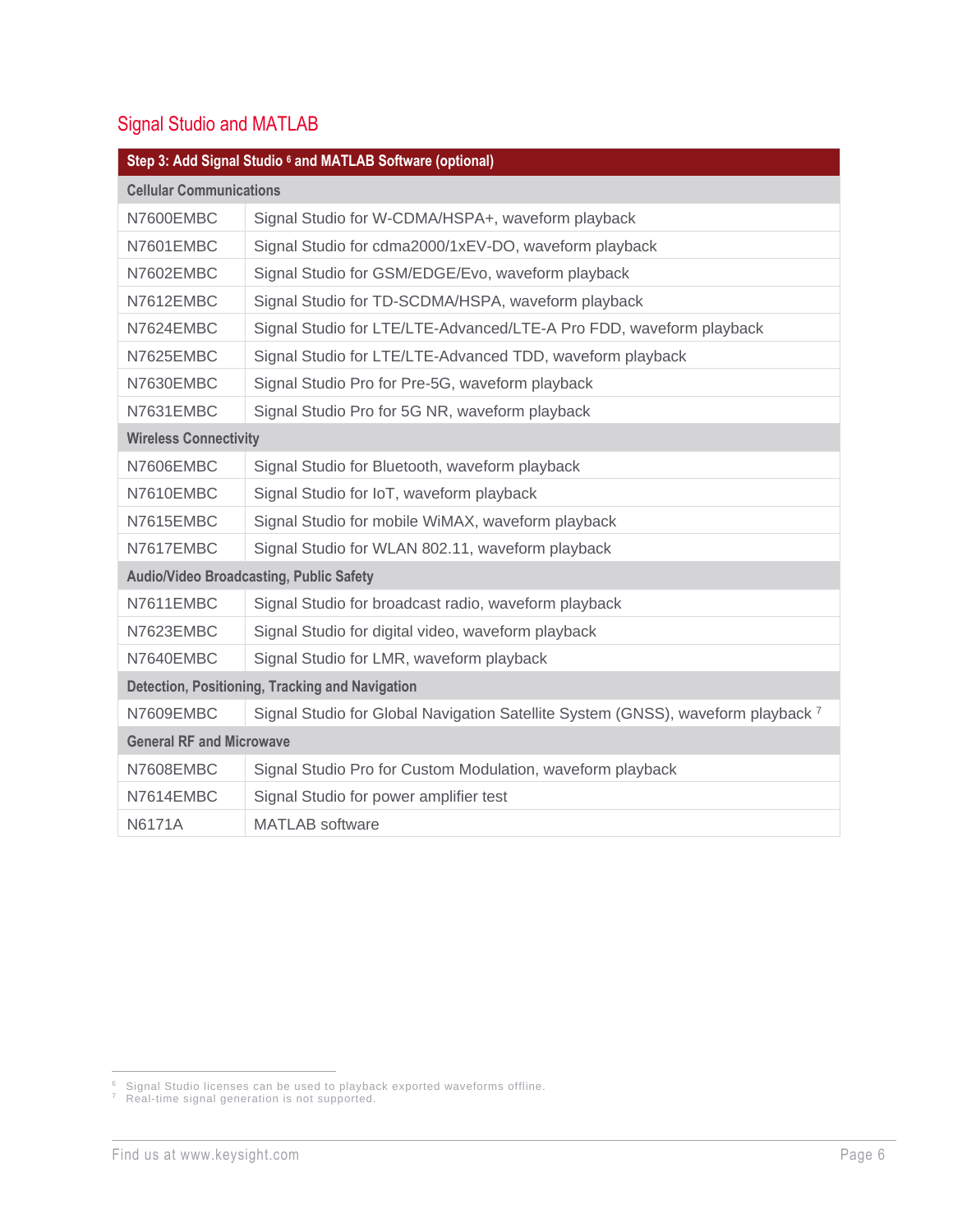### <span id="page-6-0"></span>**Services**

| Select KeysightCare, warranty, and start-up assistance (optional)                                                                        |                                                       |  |
|------------------------------------------------------------------------------------------------------------------------------------------|-------------------------------------------------------|--|
| The base configuration includes the following services:<br>• One day of start-up assistance<br>• KeysightCare Assured first year support |                                                       |  |
| <b>KeysightCare Upgrades</b>                                                                                                             |                                                       |  |
| R-55A-001-2                                                                                                                              | KeysightCare – Extend to 2 years KeysightCare Assured |  |
| R-55A-001-3                                                                                                                              | KeysightCare – Extend to 3 years KeysightCare Assured |  |
| R-55A-001-5                                                                                                                              | KeysightCare – Extend to 5 years KeysightCare Assured |  |
| R-55B-001-1                                                                                                                              | Upgrade to 1-year KeysightCare Enhanced               |  |
| R-55B-001-2                                                                                                                              | Upgrade to 2 years KeysightCare Enhanced              |  |
| R-55B-001-3                                                                                                                              | Upgrade to 3 years KeysightCare Enhanced              |  |
| R-55B-001-5                                                                                                                              | Upgrade to 5 years KeysightCare Enhanced              |  |
| R-55C-001-1                                                                                                                              | Upgrade to 1-year KeysightCare Performance            |  |
| R-55C-001-2                                                                                                                              | Upgrade to 2 years KeysightCare Performance           |  |
| R-55C-001-3                                                                                                                              | Upgrade to 2 years KeysightCare Performance           |  |
| R-55C-001-5                                                                                                                              | Upgrade to 2 years KeysightCare Performance           |  |

#### <span id="page-6-1"></span>**KeysightCare**

KeysightCare offers the industry's first cloud-based customer experience with dedicated, proactive support through a single point of contact for instruments, software, and solutions. Get faster response times, faster access to specialized experts and faster time to resolution.

#### <span id="page-6-2"></span>Global warranty

Keysight provides the peace of mind that today's high-tech industry requires. Your investment is protected by Keysight's global reach in more than 100 countries (either directly or through distributors). The warranty gives you convenient standard coverage for the country in which the product is used, eliminating the need to ship equipment back to the country of purchase. Keysight's warranty service provides:

- All parts and labor necessary to return your investment to full specified performance
- Recalibration for products supplied originally with a calibration certificate
- Return shipment